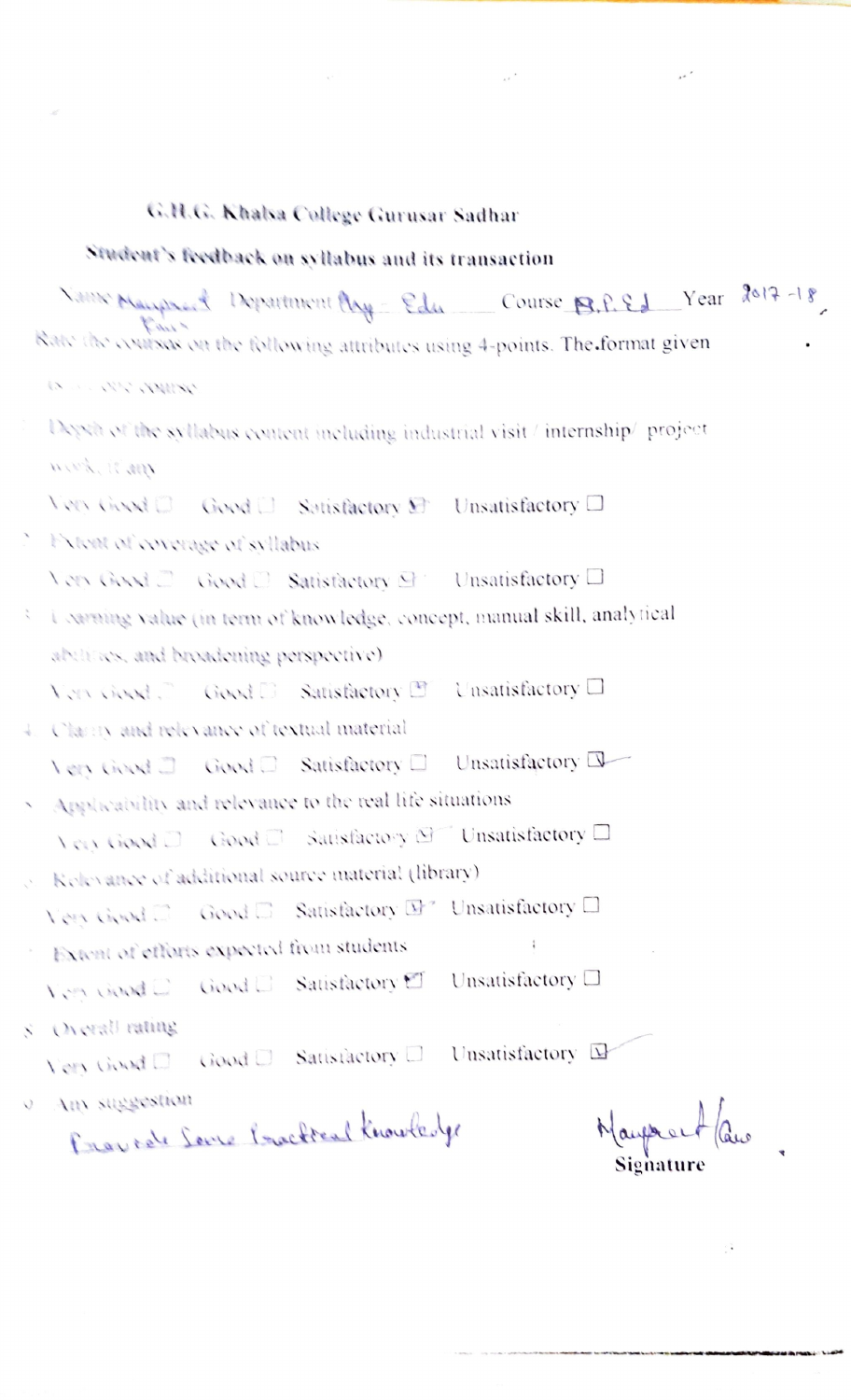|                                                                                                                                                                             | STUDENT'S FEEDBACK ON SYLLABUS AND ITS TRANSACTION |
|-----------------------------------------------------------------------------------------------------------------------------------------------------------------------------|----------------------------------------------------|
|                                                                                                                                                                             |                                                    |
| NAME Simproved CaupROGRAM. AT (Mary) CLASS-Bise Biotect SESSION. 2017 78<br>1. Depth of the syllabus content including industrial visits / internship/ project work, if any |                                                    |
| Very good                                                                                                                                                                   | Good                                               |
| Satisfactory                                                                                                                                                                | Unsatisfactory                                     |
| 2. Extent of coverage of syllabus                                                                                                                                           |                                                    |
| Very good                                                                                                                                                                   | Good                                               |
| Satisfactory                                                                                                                                                                | Unsatisfactory                                     |
| 3. Learning values (in terms of knoeledge, concepts, manual skills, analytical abilitiesand broadening<br>perspectives)                                                     |                                                    |
| Very good                                                                                                                                                                   | Good                                               |
| Satisfactory                                                                                                                                                                | Unsatisfactory                                     |
| 4. Clarity and relevance of textual material                                                                                                                                |                                                    |
| Very good                                                                                                                                                                   | Good                                               |
| Satisfactory                                                                                                                                                                | Unsatisfactory                                     |
| 5. Applicability /relevance to real life situations                                                                                                                         |                                                    |
| Very good                                                                                                                                                                   | Good                                               |
| Satisfactory                                                                                                                                                                | Unsatisfactory                                     |
| 6. Relevance of additional source material (Library)                                                                                                                        |                                                    |
| Very good                                                                                                                                                                   | Good                                               |
| Satisfactory                                                                                                                                                                | Unsatisfactory                                     |
| 7. Extent of efforts expected from students                                                                                                                                 |                                                    |
| Very good                                                                                                                                                                   | Good                                               |
| Satisfactory                                                                                                                                                                | Unsatisfactory                                     |
| 8. Overall rating                                                                                                                                                           |                                                    |
| Very good                                                                                                                                                                   | Good                                               |
| Satisfactory                                                                                                                                                                | Unsatisfactory                                     |
|                                                                                                                                                                             |                                                    |

T.

S'invocaring town